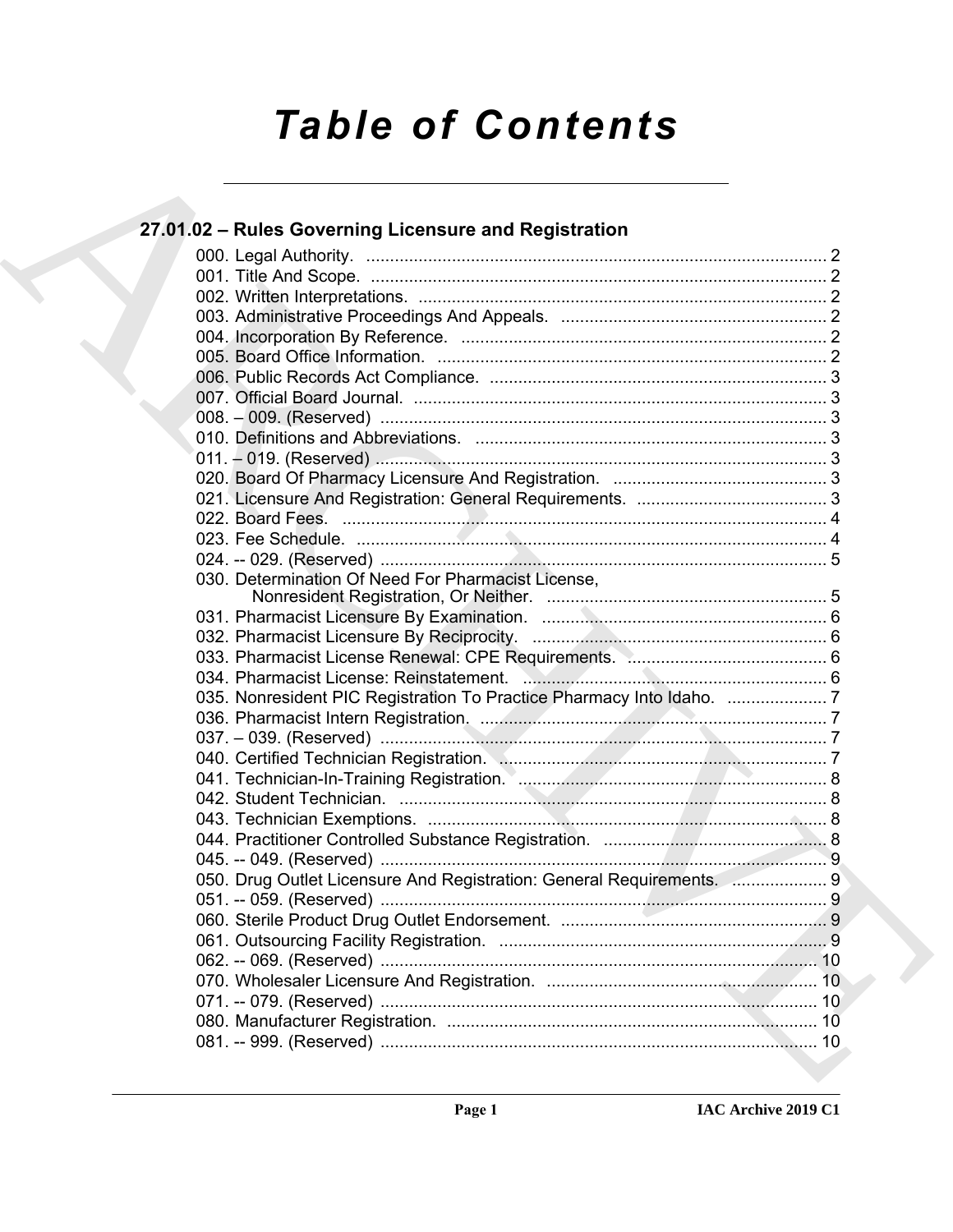### **IDAPA 27 TITLE 01 CHAPTER 02**

### **27.01.02 – RULES GOVERNING LICENSURE AND REGISTRATION**

### <span id="page-1-10"></span><span id="page-1-1"></span><span id="page-1-0"></span>**000. LEGAL AUTHORITY.**

This chapter is adopted under the legal authority of the Uniform Controlled Substances Act, Title 37, Chapter 27, Idaho Code; the Idaho Pharmacy Act, the Idaho Wholesale Drug Distribution Act, and the Idaho Legend Drug Donation Act, Title 54, Chapter 17, Idaho Code; and specifically pursuant to Sections 37-2702, 37-2715, 54-1717, 54-1755, and 54-1763, Idaho Code. 54-1753, 54-1755, and 54-1763, Idaho Code.

### <span id="page-1-11"></span><span id="page-1-2"></span>**001. TITLE AND SCOPE.**

In addition to the General Provisions set forth in IDAPA 27.01.01, "General Provisions," the following title and scope shall apply to these rules: (7-1-18) (3-1-18)

**01. Title**. The title of this chapter is "Rules Governing Licensure and Registration," IDAPA 27, Title 01, Chapter 02. (7-1-18)

**02. Scope**. The scope of this chapter includes, but is not limited to, provision for, and clarification of, the Board's assigned responsibility to license individuals and facilities engaged in the practice of pharmacy in or into Idaho, including pharmacists, technicians, pharmacist interns, practitioners, and drug outlets. (7-1-18)

### <span id="page-1-12"></span><span id="page-1-3"></span>**002. WRITTEN INTERPRETATIONS.**

In accordance with Title 67, Chapter 52, Idaho Code, this agency may have written statements that pertain to the interpretation of, or to compliance with the rules of this chapter. Any such documents are available for public inspection and copying at cost at the Idaho Board of Pharmacy office. (7-1-18)

### <span id="page-1-7"></span><span id="page-1-4"></span>**003. ADMINISTRATIVE PROCEEDINGS AND APPEALS.**

Administrative proceedings and appeals are administered by the Board in accordance with the "Idaho Rules of Administrative Procedure of the Attorney General," IDAPA 04.11.01, Subchapter B -- Contested Cases, Rules 100 through 800. (7-1-18)

**01. Place and Time for Filing**. Documents in rulemakings or contested cases must be filed with the executive director of the Board at the Board office between the hours of 8 a.m. and 5 p.m., Mountain Time, Monday through Friday, excluding state holidays. (7-1-18)

<span id="page-1-5"></span>**Manner of Filing**. One (1) original of each document is sufficient for filing; however, the person or officer presiding over a particular rulemaking or contested case proceeding may require the filing of additional copies. A document may be filed with the Board by e-mail or fax if legible, complete, and received during the Board's office hours. The filing party is responsible for verifying with Board staff that an e-mail or fax was successfully and legibly received. (7-1-18)

# ARCHIVE **004. INCORPORATION BY REFERENCE.** No documents have been incorporated by reference into these rules. (7-1-18) **005. BOARD OFFICE INFORMATION.**

- <span id="page-1-9"></span><span id="page-1-8"></span><span id="page-1-6"></span>**01. Street Address**. The office is located at 1199 Shoreline Lane, Suite 303, Boise, Idaho. (7-1-18)
- **02. Mailing Address**. The mailing address is P.O. Box 83720, Boise, Idaho 83720-0067. (7-1-18)
- **03. Telephone Number**. The telephone number is (208) 334-2356. (7-1-18)
- **04. Fax Number**. The fax number is (208) 334-3536. (7-1-18)
- **05. Electronic Address**. The website address is https://bop.idaho.gov. (7-1-18)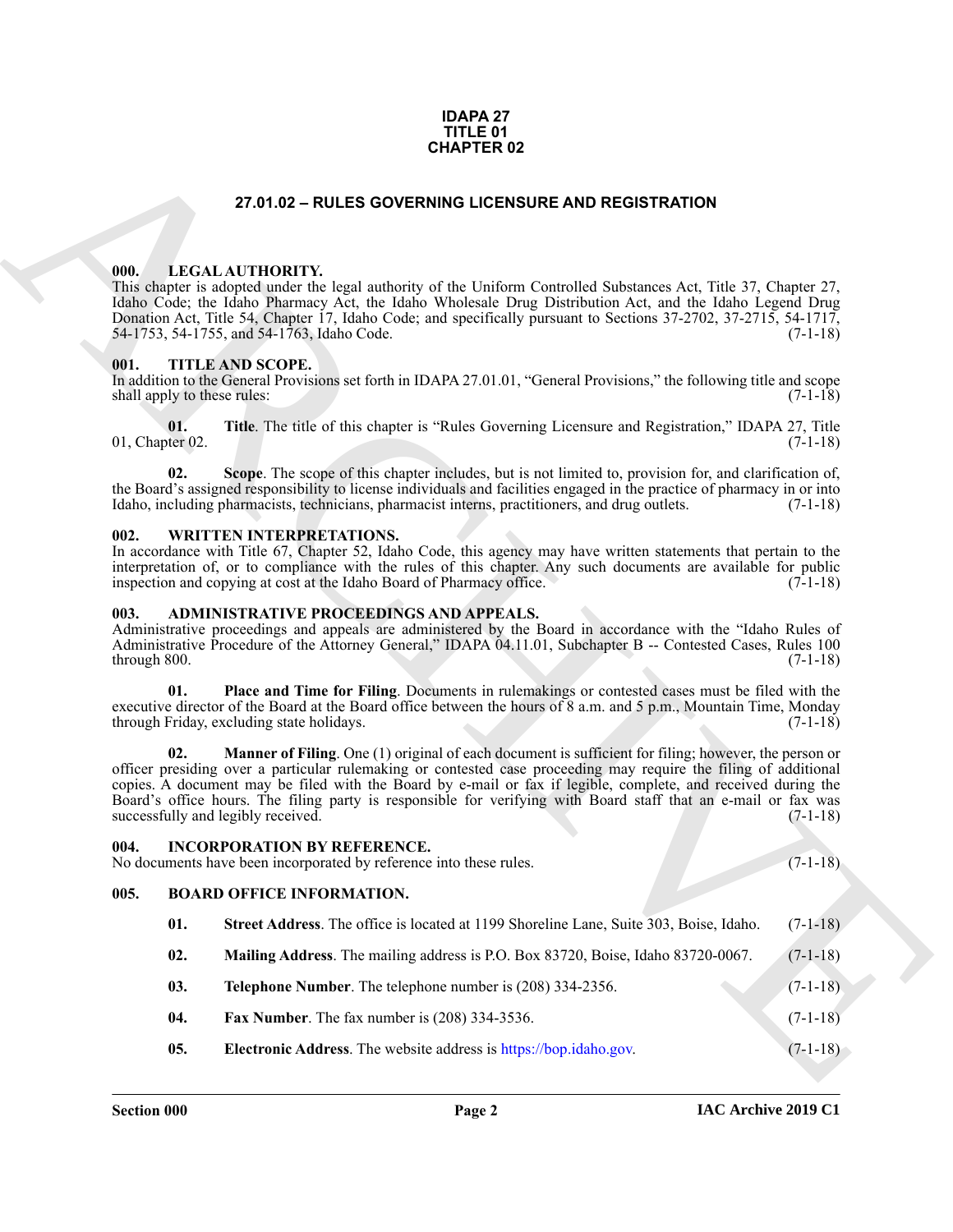**06. Office Hours**. The office hours are 8 a.m. to 5 p.m., Mountain Time, Monday through Friday, g state holidays. (7-1-18) excluding state holidays.

### <span id="page-2-16"></span><span id="page-2-0"></span>**006. PUBLIC RECORDS ACT COMPLIANCE.**

Board of Pharmacy records and filings are subject to compliance with the Idaho Public Records Act, Title 74, Chapter 1, Idaho Code. (7-1-18)

### <span id="page-2-15"></span><span id="page-2-1"></span>**007. OFFICIAL BOARD JOURNAL.**

The official journal of the Board is the electronic Idaho State Board of Pharmacy Newsletter. A link to recent versions of the newsletter is posted on the Board's website. Board licensees and registrants are presumed to have knowledge of the contents of the newsletter on the date of publication. The newsletter may be used in administrative hearings as proof of notification. (7-1-18)

### <span id="page-2-2"></span>**008. – 009. (RESERVED)**

### <span id="page-2-8"></span><span id="page-2-3"></span>**010. DEFINITIONS AND ABBREVIATIONS.**

The definitions set forth in Sections 54-1705 and 37-2701, Idaho Code, are applicable to these rules. In addition, the definitions and abbreviations found at IDAPA 27.01.01.010 through 012 are applicable to these rules. (7-1-18)

### <span id="page-2-4"></span>**011. – 019. (RESERVED)**

### <span id="page-2-7"></span><span id="page-2-5"></span>**020. BOARD OF PHARMACY LICENSURE AND REGISTRATION.**

**Since of Pharmacy** Transfers Control to the set of the 18 km is  $\kappa$  1 km in the set of Registration control to the set of the set of the set of the set of the set of the set of the set of the set of the set of the set The Board will issue or renew a license or certificate of registration upon application and determination that the applicant has satisfied the requirements of the Idaho Pharmacy Act, Idaho Controlled Substances Act, and any additional criteria specified by these rules for the license or registration classification. Licenses or registrations required by state or federal law, or both, must be obtained prior to engaging in these practices or their supportive functions, except that the Board may suspend such requirements for the duration of a national, state or local emergency declared by the President of the United States, the Governor of the State of Idaho, or by any other person with legal authority to declare an emergency, for individuals engaged in the scope of practice for which they are licensed in another state. (7-1-18)

### <span id="page-2-9"></span><span id="page-2-6"></span>**021. LICENSURE AND REGISTRATION: GENERAL REQUIREMENTS.**

<span id="page-2-10"></span>**01. Board Forms**. Initial licensure and registration applications, annual renewal applications, and other forms used for licensure, registration, or other purposes must be in such form as designated by the Board.

 $(7-1-18)$ 

<span id="page-2-12"></span>**02. Incomplete Applications**. Information requested on the application or other form must be provided and submitted to the Board office with the applicable fee or the submission will be considered incomplete and will not be processed. Applications that remain incomplete after six (6) months from the date of initial submission will expire. (7-1-18)

<span id="page-2-14"></span>**03. On-Time Annual Renewal Application**. Licenses and registrations must be renewed annually to remain valid. Applications for renewal must be completed and submitted to the Board office prior to the license or registration expiration. Timely submission of the renewal application is the responsibility of each licensee or registrant. Licenses and certificates of registration issued to individuals will expire annually on the last day of the individual's birth month, and on December 31 for facilities, unless an alternate expiration term or date is stated in these rules.  $(7-1-18)$ 

<span id="page-2-13"></span>Late Renewal Application. Failure to submit a renewal application prior to the expiration date will cause the license or registration to lapse and will result in the assessment of a late fee and possible disciplinary action. A lapsed license or registration is invalid until renewal is approved by the Board and if not renewed within thirty (30) days after its expiration will require reinstatement. (7-1-18)

<span id="page-2-11"></span>**05.** Exemption. New licenses and registrations issued ten (10) weeks or less prior to the renewal due date are exempt from the renewal requirements that year only. (7-1-18)

**Section 006 Page 3**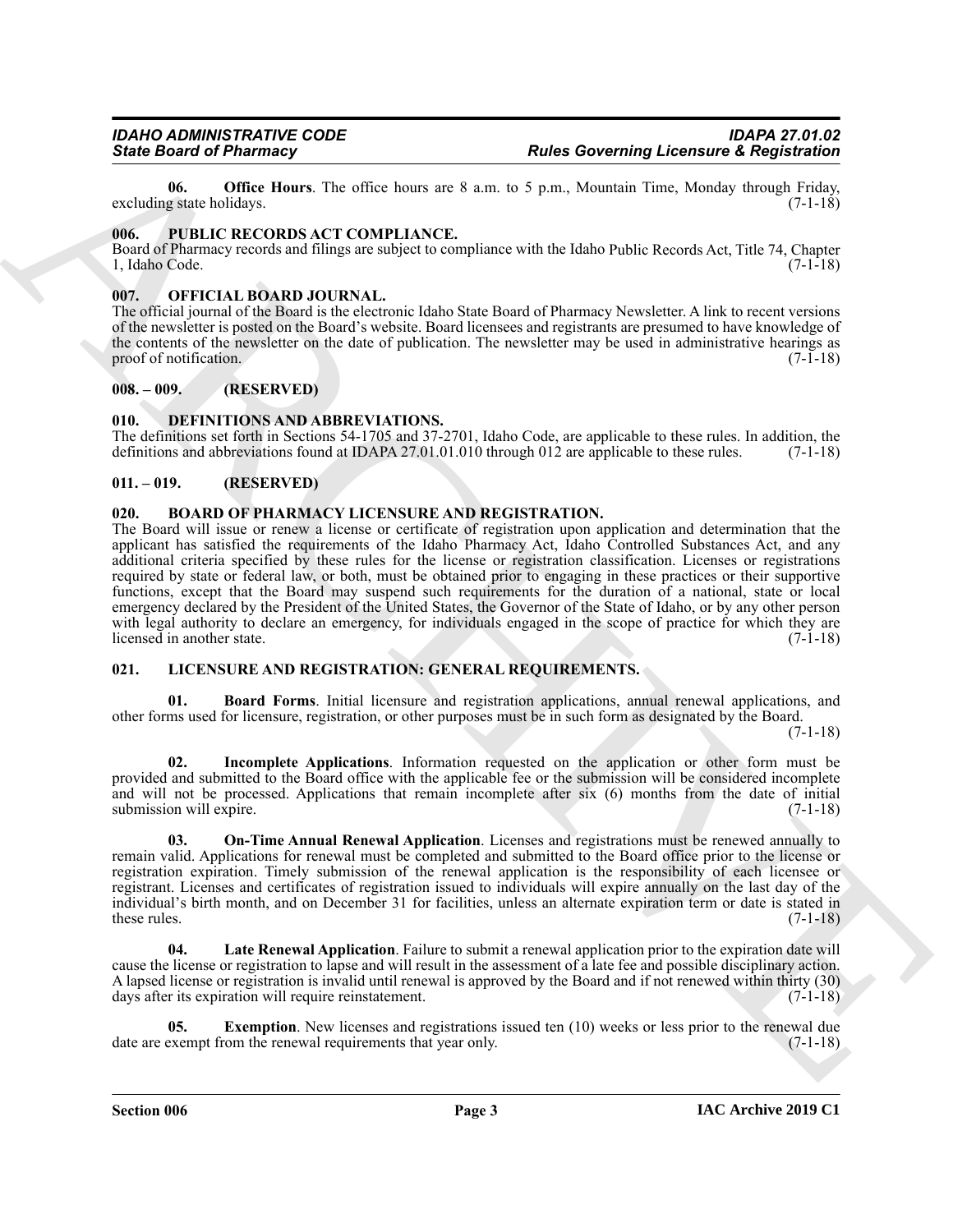## <span id="page-3-13"></span><span id="page-3-12"></span><span id="page-3-7"></span><span id="page-3-5"></span><span id="page-3-3"></span><span id="page-3-2"></span><span id="page-3-0"></span>**022. BOARD FEES.**

### <span id="page-3-1"></span>**023. FEE SCHEDULE.**

### <span id="page-3-10"></span><span id="page-3-8"></span><span id="page-3-6"></span><span id="page-3-4"></span>**01. Licenses and Registrations -- Professionals**.

<span id="page-3-11"></span>

| 06.                     | Cancellation and Registration. Failure to maintain the requirements for any registration will<br>result in the cancellation of the registration.                                                                                                                                                                                                                                                                                                                                                         |                    | $(7-1-18)$                |
|-------------------------|----------------------------------------------------------------------------------------------------------------------------------------------------------------------------------------------------------------------------------------------------------------------------------------------------------------------------------------------------------------------------------------------------------------------------------------------------------------------------------------------------------|--------------------|---------------------------|
| 07.                     | Reinstatement of License or Registration. Unless otherwise specified in Board rule,<br>consideration of a request for reinstatement of a license or registration will require a completed application on a<br>Board form, submission of a completed fingerprint card, as applicable, and payment of any applicable fees due or<br>delinquent at the time reinstatement is requested.                                                                                                                     |                    | $(7-1-18)$                |
| 08.                     | Parent or Legal Guardian Consent. No person under the age of eighteen (18), unless an<br>emancipated minor, may submit an application for licensure or registration without first providing the Board with<br>written consent from a parent or legal guardian.                                                                                                                                                                                                                                           |                    | $(7-1-18)$                |
| 022.                    | <b>BOARD FEES.</b>                                                                                                                                                                                                                                                                                                                                                                                                                                                                                       |                    |                           |
| 01.<br>or publications. | Fee Determination and Collection. Pursuant to the authority and limitations established by<br>Sections $37-2715$ and $54-1720(5)(a)$ , Idaho Code, the Board has determined and will collect fees for the issuance,<br>annual renewal, or reinstatement of licenses and certificates of registration to persons and drug outlets engaged in acts<br>or practices regulated by the Board. The Board may also charge reasonable fees for specified administrative services                                 |                    | $(7-1-18)$                |
| 02.                     | Time and Method of Payment. Fees are due and must be paid by cash, credit card, or by personal,<br>certified, or cashier's check or money order payable to the "Idaho State Board of Pharmacy" at the time of<br>application, submission, or request. Fees are nonrefundable and will not be prorated, except for the limited purpose of<br>transitioning to the new renewal deadlines established by these rules.                                                                                       |                    | $(7-1-18)$                |
| 03.                     | Fee for Dishonored Payment. A reasonable administrative fee may be charged for a dishonored<br>check or other form of payment. If a license or registration application has been approved or renewed by the Board<br>and payment is subsequently dishonored, the approval or renewal is immediately canceled on the basis of the<br>submission of an incomplete application. The board may require subsequent payments to be made by cashier's check,<br>money order, or other form of guaranteed funds. |                    | $(7-1-18)$                |
| 04.                     | <b>Overpayment of Fees.</b> "Overpayment" refers to the payment of any fee in excess of the listed<br>amount. Refunds issued will be reduced by a reasonable processing fee.                                                                                                                                                                                                                                                                                                                             |                    | $(7-1-18)$                |
|                         |                                                                                                                                                                                                                                                                                                                                                                                                                                                                                                          |                    |                           |
| 05.                     | Fee Exemption for Controlled Substance Registrations. Persons exempt pursuant to federal law<br>from fee requirements applicable to controlled substance registrations issued by the DEA are also exempt from fees<br>applicable to controlled substance registrations issued by the Board.                                                                                                                                                                                                              |                    | $(7-1-18)$                |
| 023.                    | FEE SCHEDULE.                                                                                                                                                                                                                                                                                                                                                                                                                                                                                            |                    |                           |
|                         |                                                                                                                                                                                                                                                                                                                                                                                                                                                                                                          |                    |                           |
| 01.                     | Licenses and Registrations -- Professionals.                                                                                                                                                                                                                                                                                                                                                                                                                                                             |                    |                           |
|                         | <b>License/Registration</b>                                                                                                                                                                                                                                                                                                                                                                                                                                                                              | <b>Initial Fee</b> | <b>Annual Renewal Fee</b> |
|                         | Pharmacist License                                                                                                                                                                                                                                                                                                                                                                                                                                                                                       | \$140              | \$130                     |
|                         | Nonresident PIC Registration                                                                                                                                                                                                                                                                                                                                                                                                                                                                             | \$290              | \$290                     |
|                         | Pharmacist Intern                                                                                                                                                                                                                                                                                                                                                                                                                                                                                        | \$50               | \$50                      |
| Technician              |                                                                                                                                                                                                                                                                                                                                                                                                                                                                                                          | \$35               | \$35                      |
|                         | Practitioner Controlled Substance Registration                                                                                                                                                                                                                                                                                                                                                                                                                                                           | \$60               | \$60<br>$(4-1-19)$        |

### <span id="page-3-9"></span>**02. Certificates of Registration and Licensure -- Facilities**.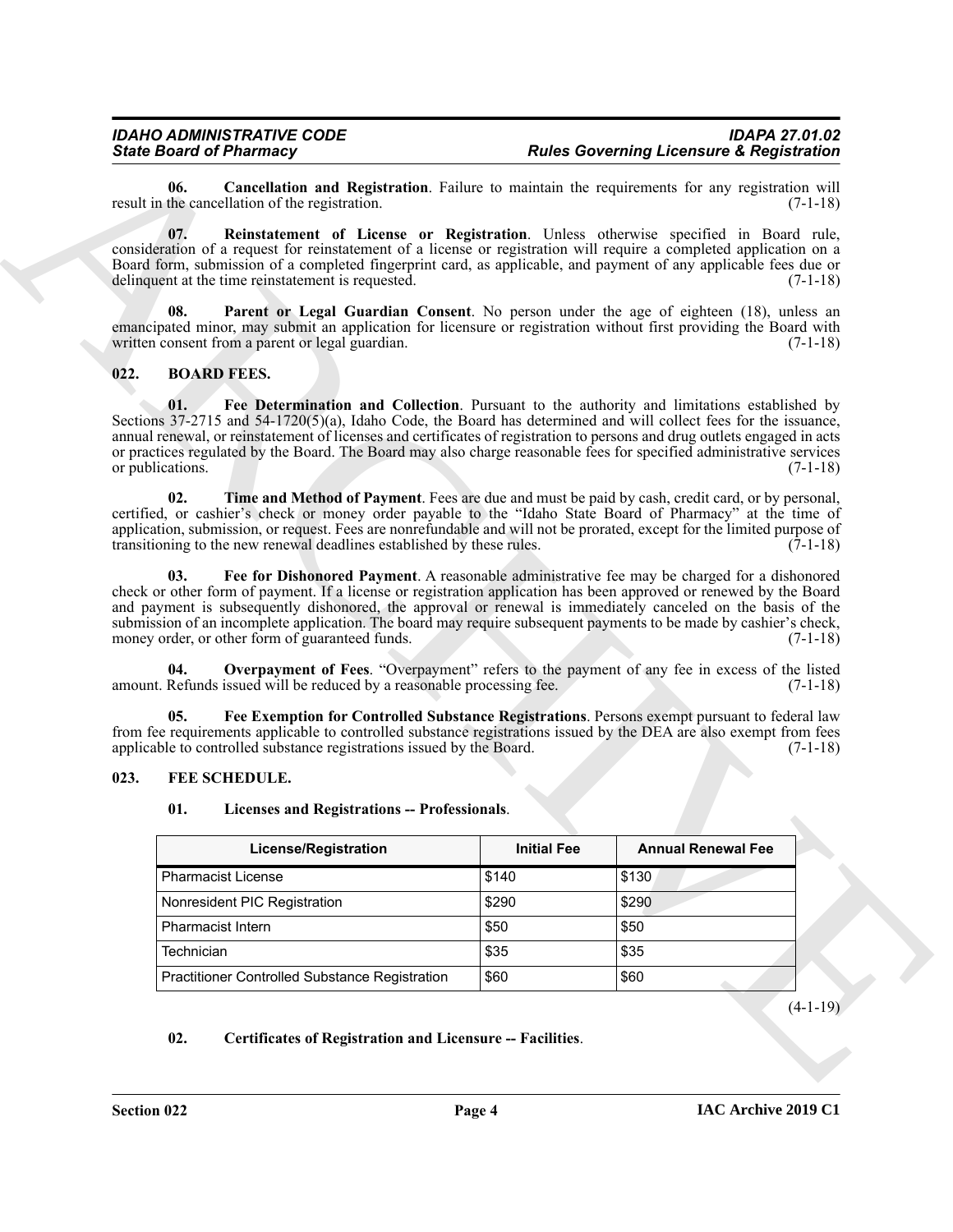| <b>State Board of Pharmacy</b>                                                                                                                                                                                                       |                                 | <b>Rules Governing Licensure &amp; Registration</b> |                                                                            |
|--------------------------------------------------------------------------------------------------------------------------------------------------------------------------------------------------------------------------------------|---------------------------------|-----------------------------------------------------|----------------------------------------------------------------------------|
| License/Registration                                                                                                                                                                                                                 | <b>Initial Fee</b>              | <b>Annual Renewal Fee</b>                           |                                                                            |
| Drug Outlet (unless otherwise listed)                                                                                                                                                                                                | \$100                           | \$100                                               |                                                                            |
| <b>Wholesale License</b>                                                                                                                                                                                                             | \$180                           | \$180                                               |                                                                            |
| <b>Wholesale Registration</b>                                                                                                                                                                                                        | \$150                           | \$150                                               |                                                                            |
| Central Drug Outlet (Nonresident)                                                                                                                                                                                                    | \$500                           | \$250                                               |                                                                            |
| <b>Mail Service Pharmacy</b>                                                                                                                                                                                                         | \$500                           | \$250                                               |                                                                            |
| Durable Medical Equipment Outlet                                                                                                                                                                                                     | \$50                            | \$50                                                |                                                                            |
| <b>Outsourcing Facility (Nonresident)</b>                                                                                                                                                                                            | \$500                           | \$250                                               |                                                                            |
| Manufacturer                                                                                                                                                                                                                         | \$150                           | \$150                                               |                                                                            |
| Veterinary Drug Outlet                                                                                                                                                                                                               | \$35                            | \$35                                                |                                                                            |
| Category                                                                                                                                                                                                                             | Fee                             |                                                     |                                                                            |
| Late payment processing fee                                                                                                                                                                                                          | \$50                            |                                                     |                                                                            |
|                                                                                                                                                                                                                                      |                                 |                                                     |                                                                            |
| License or registration reinstatement fee<br>04.<br><b>Administrative Services.</b>                                                                                                                                                  |                                 | One-half (1/2) of the amount of the annual renewal  |                                                                            |
|                                                                                                                                                                                                                                      |                                 |                                                     |                                                                            |
| Category                                                                                                                                                                                                                             | Fee                             |                                                     |                                                                            |
| Experiential hours certification<br>Duplicate pharmacist certificate of licensure                                                                                                                                                    | \$25<br>\$35                    |                                                     |                                                                            |
| $024. - 029.$<br>(RESERVED)<br>030.<br><b>NEED</b><br><b>DETERMINATION</b><br>OF                                                                                                                                                     | <b>FOR</b><br><b>PHARMACIST</b> | LICENSE,                                            |                                                                            |
| <b>REGISTRATION, OR NEITHER.</b><br>01.<br><b>Practice in Idaho.</b> All pharmacists practicing pharmacy in the state of Idaho must be licensed<br>according to the Board's laws.                                                    |                                 |                                                     |                                                                            |
| 02.<br>Nonresident Pharmacists. All nonresident pharmacists practicing pharmacy into the state of Idaho<br>must be licensed in their state of practice and must additionally be licensed or registered in Idaho as follows: (7-1-18) |                                 |                                                     |                                                                            |
| Independent Practice. Pharmacists must be licensed if engaged in the independent practice of<br>a.<br>pharmacy across state lines and not practicing for an Idaho registered drug outlet.                                            |                                 |                                                     | $(7-1-18)$<br>$(7-1-18)$<br><b>NONRESIDENT</b><br>$(7-1-18)$<br>$(7-1-18)$ |

### <span id="page-4-6"></span>**03. Late Fees and Reinstatements**.

| Category                                  | Fee                                                |
|-------------------------------------------|----------------------------------------------------|
| Late payment processing fee               | \$50                                               |
| License or registration reinstatement fee | One-half (1/2) of the amount of the annual renewal |

### <span id="page-4-5"></span>**04. Administrative Services**.

| <b>Category</b>                               | Fee  |
|-----------------------------------------------|------|
| Experiential hours certification              | \$25 |
| Duplicate pharmacist certificate of licensure | \$35 |

### <span id="page-4-0"></span>**024. -- 029. (RESERVED)**

### <span id="page-4-4"></span><span id="page-4-3"></span><span id="page-4-2"></span><span id="page-4-1"></span>**030. DETERMINATION OF NEED FOR PHARMACIST LICENSE, NONRESIDENT REGISTRATION, OR NEITHER.**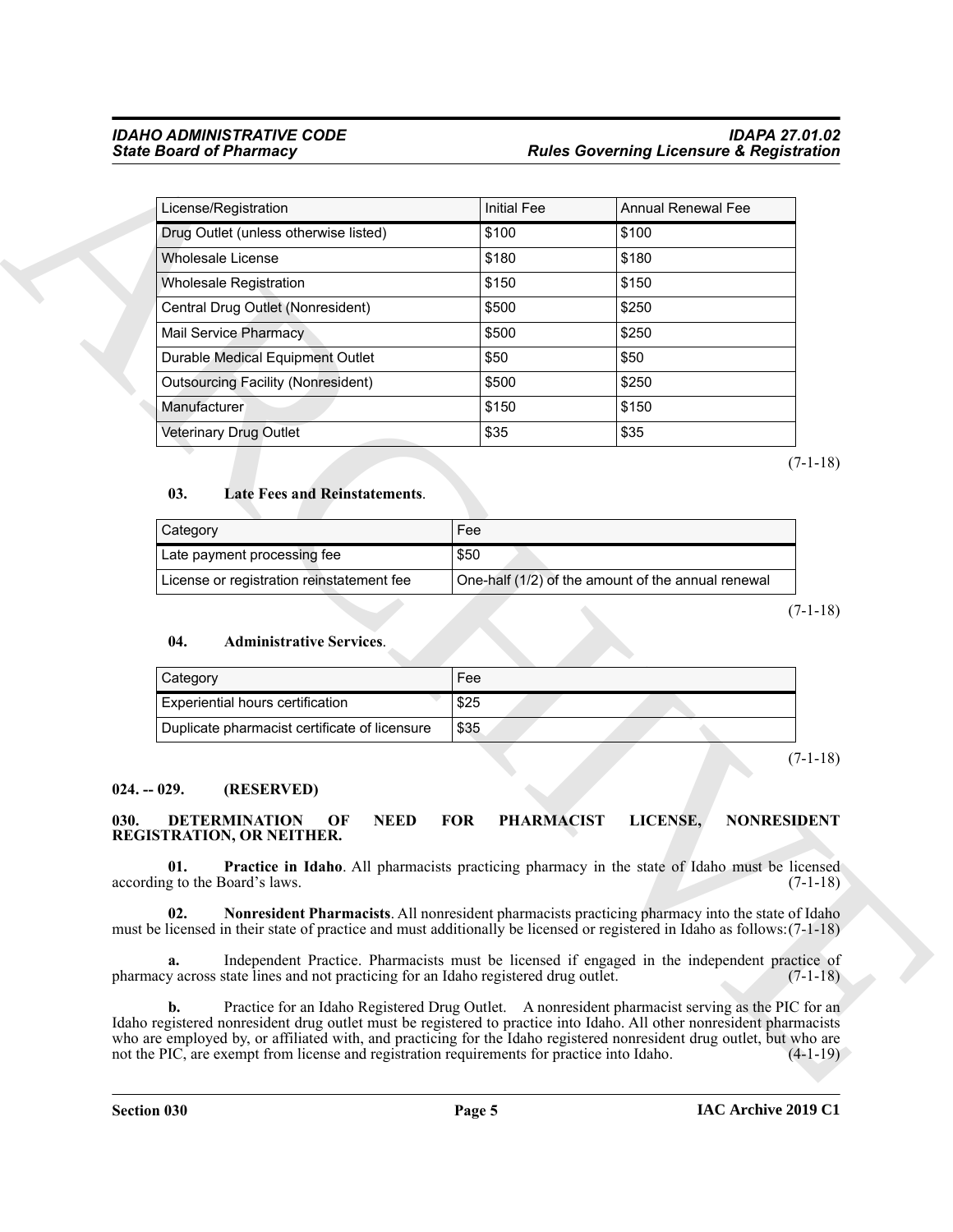<span id="page-5-4"></span>**03. Exemption from Separate Controlled Substance Registration**. All pharmacists who are practicing in or into Idaho are exempt from obtaining a separate controlled substance registration, but must maintain compliance with all requirements under Title 37, Chapter  $\overline{27}$ , Idaho Code. (7-1-18)

### <span id="page-5-9"></span><span id="page-5-0"></span>**031. PHARMACIST LICENSURE BY EXAMINATION.**

To be considered for licensure, a person must satisfy the requirements of Section 54-1722(1)(a) through (e), Idaho Code, and submit to the Board an application for licensure by examination. (7-1-18)

<span id="page-5-11"></span><span id="page-5-10"></span>**Graduates of U.S. Pharmacy Schools**. An applicant must be a graduate of an ACPE-accredited of pharmacy within the United States. (7-1-18) school or college of pharmacy within the United States.

**Since Board of Pharmacy<br>
60. Convention from Symmetr Controlled Substitute Algitudina ARC<br>
process the convention from Symmetr Controlled Substitute Algitudina ARC<br>
process the convention from Symmetric Substitute Algitu 02. Graduates of Foreign Pharmacy Schools**. An applicant who is a graduate of a school or college of pharmacy located outside of the United States must submit certification by the FPGEC, and verification of completion of a minimum of seventeen hundred forty (1,740) experiential hours. An Idaho State Board of Pharmacy Employer's Affidavit certifying the experiential hours of a foreign pharmacy graduate must be signed by a pharmacist licensed and practicing in the United States and submitted to the Board. The Board may also request verifiable business records to document the hours. (7-1-18)

<span id="page-5-12"></span>**03. Licensure Examinations**. Qualified applicants must pass the NAPLEX in accordance with NABP standards. A candidate who fails the NAPLEX three (3) times must complete at least thirty (30) hours of continuing education accredited by an ACPE-accredited provider prior to being eligible to sit for each subsequent reexamination. Candidates are limited to five (5) total NAPLEX attempts. (4-1-19)

## <span id="page-5-13"></span><span id="page-5-1"></span>**032. PHARMACIST LICENSURE BY RECIPROCITY.**

An applicant for pharmacist licensure by reciprocity must satisfy the requirements of Section 54-1723, Idaho Code, and this rule to obtain an Idaho license. An applicant whose pharmacist license is currently restricted by a licensing entity in another state must appear before the Board to petition for licensure by reciprocity. (7-1-18) entity in another state must appear before the Board to petition for licensure by reciprocity.

<span id="page-5-15"></span>**01. Transfer Application**. The applicant must submit a preliminary application for licensure transfer (7-1-18) through NABP.

<span id="page-5-14"></span>Intern Hours. An applicant not actively engaged in the practice of pharmacy during the year preceding the date of application may also be required to complete intern hours for each year away from the practice of pharmacy. (7-1-18) of pharmacy.

### <span id="page-5-6"></span><span id="page-5-2"></span>**033. PHARMACIST LICENSE RENEWAL: CPE REQUIREMENTS.**

Each pharmacist applicant for license renewal must complete fifteen (15) CPE hours each calendar year between January 1 and December 31. (7-1-18)

**01. ACPE**. At least twelve (12) of the CPE hours obtained must be from programs by an ACPE that have a participant designation of "P" (for pharmacist) as the suffix of the ACPE universal program number. ACPE credits must be reported to and documented in CPE Monitor in order to be accepted. (7-1-18)

<span id="page-5-8"></span><span id="page-5-7"></span>**02.** CME. A maximum of three (3) of the hours may be obtained from CME, if the credits are: (7-1-18)

**a**. Obtained from an ACCME accredited provider; and  $(7-1-18)$ 

**b.** A certificate is furnished that identifies the name of the ACCME accredited provider and a clear reference to its accreditation status, the title of the CME program, the completed hours of instruction, the date of completion, and the name of the individual obtaining the credit. All CME certificates must be submitted to the Board between December 1 and December 31. (7-1-18)

### <span id="page-5-5"></span><span id="page-5-3"></span>**034. PHARMACIST LICENSE: REINSTATEMENT.**

The Board may, at its discretion, consider reinstatement of a pharmacist license upon receipt of a completed application, background check, and payment of the reinstatement and other fees due or delinquent at the time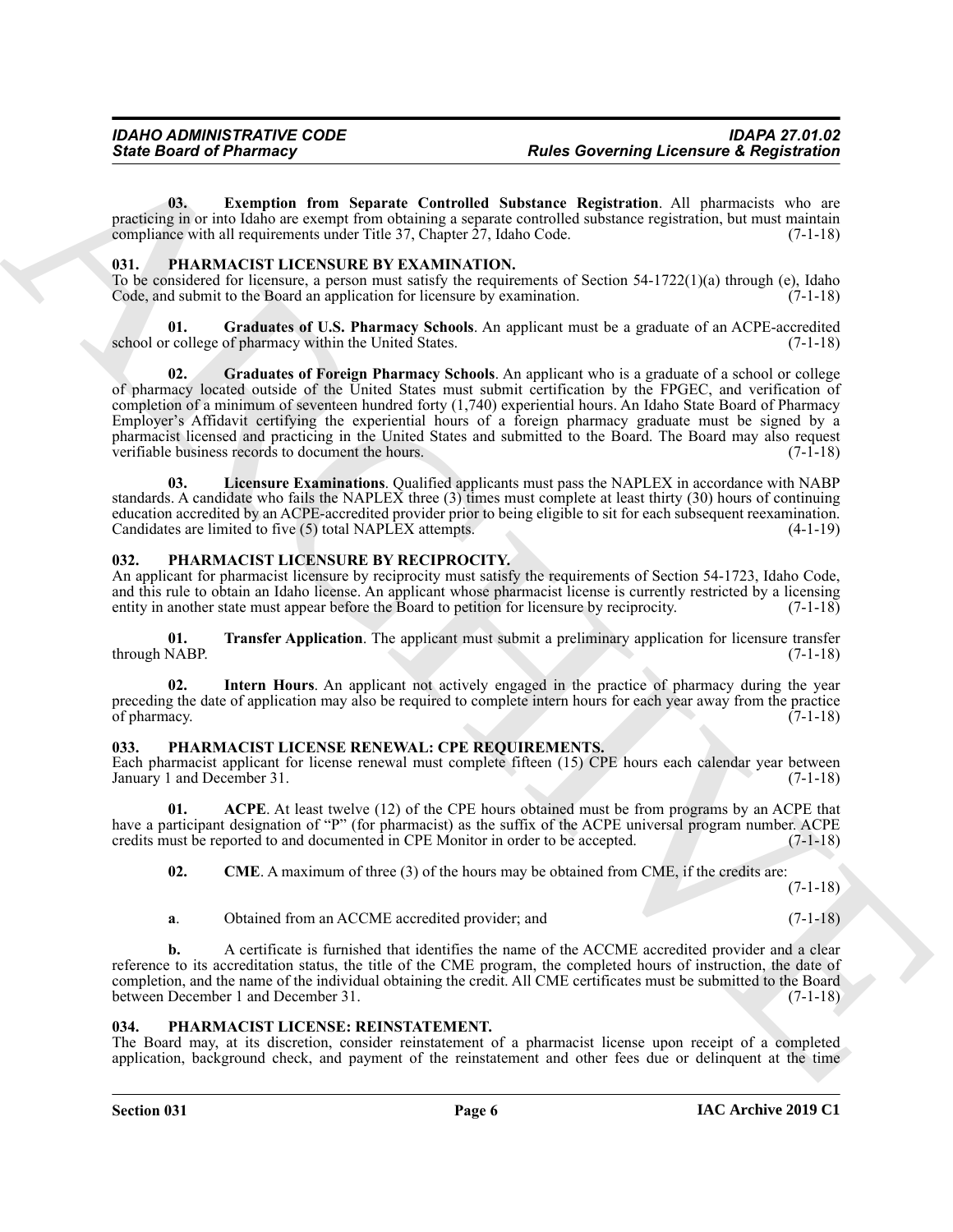reinstatement is requested. (7-1-18)

<span id="page-6-13"></span>**01. Satisfactory Evidence**. Reinstatement applicants must provide satisfactory evidence of completion of a minimum of thirty (30) CPE hours within the twenty-four (24) months prior to reinstatement and compliance with any direct orders of the Board. (7-1-18)

<span id="page-6-12"></span>**02. Additional Requirements**. A pharmacist reinstatement applicant may be required to appear before the Board. The Board may also, at its discretion, impose additional requirements on a pharmacist reinstatement applicant who has not practiced as a pharmacist for the preceding twelve (12) months or longer that may include taking and passing an examination, completion of intern hours, completion of additional CPE hours, or other requirements determined necessary to acquire or demonstrate professional competency. (4-1-19)

### <span id="page-6-6"></span><span id="page-6-0"></span>**035. NONRESIDENT PIC REGISTRATION TO PRACTICE PHARMACY INTO IDAHO.**

To be registered as a nonresident PIC, an applicant must submit an application on a Board form including, but not  $\lim_{x \to 0}$  (4-1-19)

<span id="page-6-8"></span>**01. Individual License Information**. Current pharmacist licensure information in all other states, including each state of licensure and each license number; (7-1-18)

<span id="page-6-7"></span>**02. Facility License Information**. The license or registration number of the facility for which the applicant will be practicing. (7-1-18)  $(7-1-18)$ 

### <span id="page-6-9"></span><span id="page-6-1"></span>**036. PHARMACIST INTERN REGISTRATION.**

<span id="page-6-10"></span>**01. Registration Requirements**. To be approved for and maintain registration as a pharmacist intern, the applicant must:

**a.** Currently be enrolled and in good standing in an accredited school or college of pharmacy, pursuing a professional degree in pharmacy; or (7-1-18)

**b.** Be a graduate of an accredited school or college of pharmacy within the United States and awaiting examination for pharmacist licensure; or (7-1-18)

**c.** Be a graduate of a school or college of pharmacy located outside the United States, obtain certification by the FPGEC, and be awaiting examination for pharmacist licensure or obtaining practical experience as required under Board rule. (7-1-18)

### <span id="page-6-11"></span>**02. Renewal**. (7-1-18)

Since Board of Phistomacy<br>
Since Board of Phistomacy<br>
xcaling in Streets and the state of the state of the state of the state of the state of the state<br>
of the filter of the state of the state of the state of the state of **a.** Current Students. A pharmacist intern registration must be renewed annually by July 15; however, the renewal fee will be waived, if renewed on time, for the duration of the student's enrollment in the school or college of pharmacy. Following graduation, if a pharmacist license application has been submitted, the pharmacist intern license will be extended at no cost for up to six (6) additional months from the date of application as a pharmacist, after which time the individual will need to submit a new application to continue to be a pharmacist  $\frac{1}{2}$  intern. (7-1-18)

**b.** Pharmacy Graduates. A graduate pharmacist intern registration may be obtained and renewed once within one (1) year from the date of issuance. The Board may, at its discretion, grant additional time to complete internship experience if unique circumstances present.  $(7-1-18)$ internship experience if unique circumstances present.

### <span id="page-6-2"></span>**037. – 039. (RESERVED)**

### <span id="page-6-4"></span><span id="page-6-3"></span>**040. CERTIFIED TECHNICIAN REGISTRATION.**

To be approved for registration as a certified technician, a person must satisfy the following requirements: (7-1-18)

<span id="page-6-5"></span>**01.** Age. Be at least sixteen (16) years of age; (7-1-18)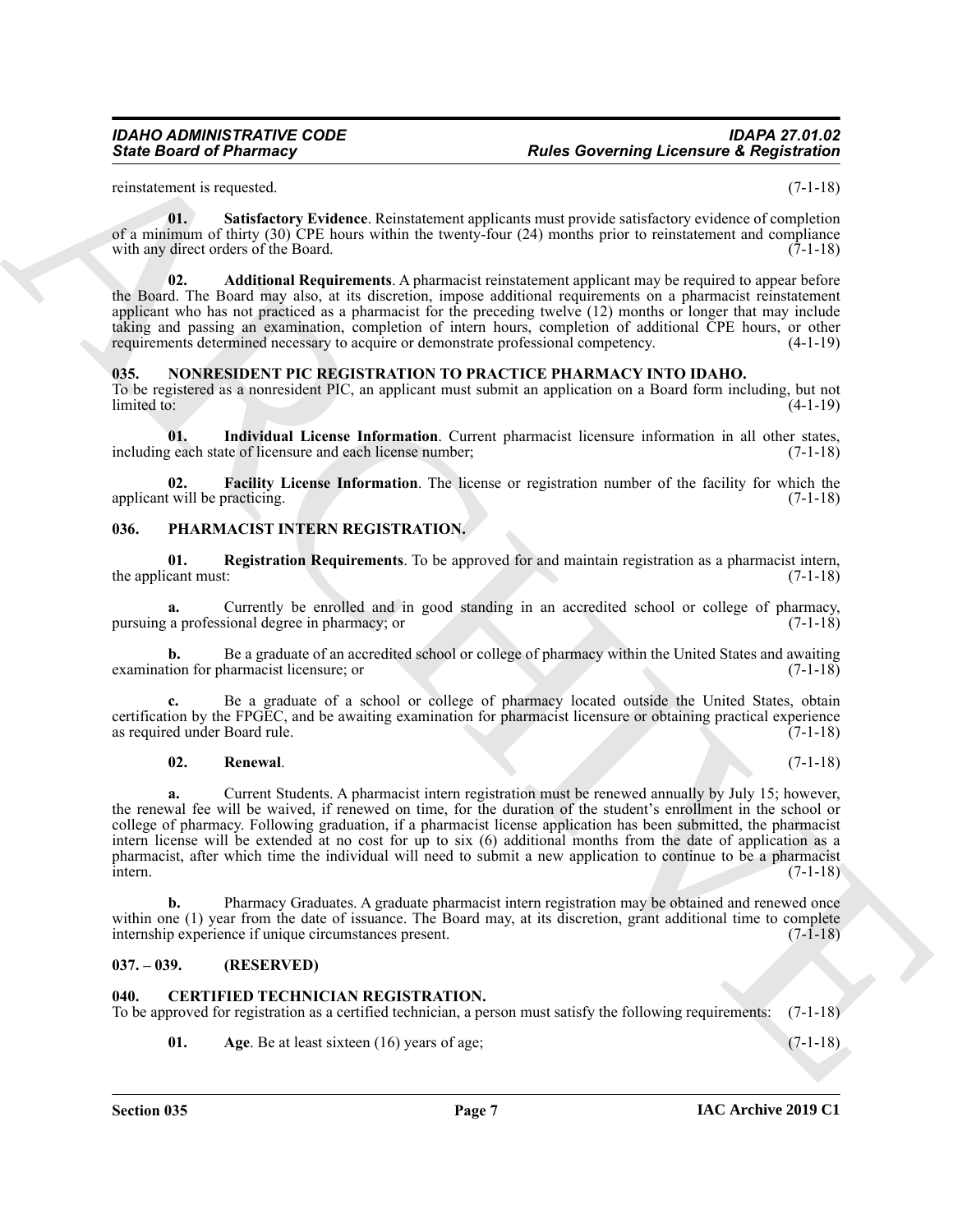<span id="page-7-5"></span>**02. Education**. Be a high school graduate or the recipient of a high school equivalency diploma; (7-1-18)

<span id="page-7-6"></span><span id="page-7-4"></span>**03. Personal Characteristics**. Be of good moral character and temperate habits; and (7-1-18)

**04. Certification**. Have obtained and maintained certified pharmacy technician (CPhT) status through the Pharmacy Technician Certification Board (PTCB), the National Healthcareer Association (NHA), or their  $s$ uccessors.  $(7-1-18)$ 

## <span id="page-7-17"></span><span id="page-7-0"></span>**041. TECHNICIAN-IN-TRAINING REGISTRATION.**

<span id="page-7-18"></span>**01.** Applying for Registration. A person who has not obtained or maintained technician certification may apply for registration as a technician-in-training if the person satisfies all other requirements for registration as a certified technician. (7-1-18)

<span id="page-7-19"></span>**02. Duration**. An individual may register as a technician-in-training for a maximum of two (2) years date of issuance. (7-1-18) from the date of issuance.

### <span id="page-7-10"></span><span id="page-7-1"></span>**042. STUDENT TECHNICIAN.**

<span id="page-7-12"></span>**01. Registration Requirements**. To be approved for registration as a student technician, an applicant must be at least sixteen (16) years of age, currently enrolled and in good standing in a high school or college supervised program, and not meet the requirement for registration as a technician-in-training or certified technician.

 $(7-1-18)$ 

<span id="page-7-11"></span>**02. Exemption from Criminal Background Check**. Student technician candidates under the age of eighteen (18) are exempt from the fingerprint-based criminal history check requirement of Idaho Code. (7-1-18)

<span id="page-7-13"></span>**03. Renewal**. A student technician registration must be renewed annually by July 15; however, the renewal fee will be waived, if renewed on time, for the duration of the student's enrollment in a technician training program. (7-1-18) program.  $(7-1-18)$ 

### <span id="page-7-15"></span><span id="page-7-14"></span><span id="page-7-2"></span>**043. TECHNICIAN EXEMPTIONS.**

**Since Board of Phismacy** <sup>2</sup> **Contract the limit of the transport of the state overlayed a behaviour and Registration<br>
17. <b>Example the relationship of the state of the state of the state of the state of the state of the 01. Certification Exemption for Continuous Employment**. A technician registered with the Board and employed as a technician on June 30, 2009, is not required to obtain or maintain certification as a condition of registration renewal after June 30, 2009, as long as the registrant remains continuously employed as a technician by the same employer. If a registrant that qualifies for this exemption disrupts continuous employment as a technician with one employer, or if any change of ownership occurs at the technician's place of employment, the technician registration will become invalid. (7-1-18) registration will become invalid.

<span id="page-7-16"></span>**02. Duration Exemption**. The Board's executive director may grant a brief extension of duration of registration for a technician-in-training or a student technician for the purposes of employment continuity in the instance in which a technician is awaiting the completion of a requirement necessary to become a certified technician. No waiver may be granted in the instance in which the individual delayed sitting for the certification exam that the applicant was otherwise qualified to sit for. (7-1-18) applicant was otherwise qualified to sit for.

### <span id="page-7-7"></span><span id="page-7-3"></span>**044. PRACTITIONER CONTROLLED SUBSTANCE REGISTRATION.**

Any practitioner in Idaho who intends to prescribe, administer, dispense, or conduct research with a controlled substance must first obtain an Idaho practitioner controlled substance registration. (7-1-18) substance must first obtain an Idaho practitioner controlled substance registration.

<span id="page-7-9"></span>**State License**. An applicant must hold a valid license or registration to prescribe medications from a licensing entity established under Title 54, Idaho Code. (7-1-18)

<span id="page-7-8"></span>**02. DEA Registration**. An applicant must also hold a valid federal DEA registration, if required under federal law. (7-1-18) federal law. (7-1-18)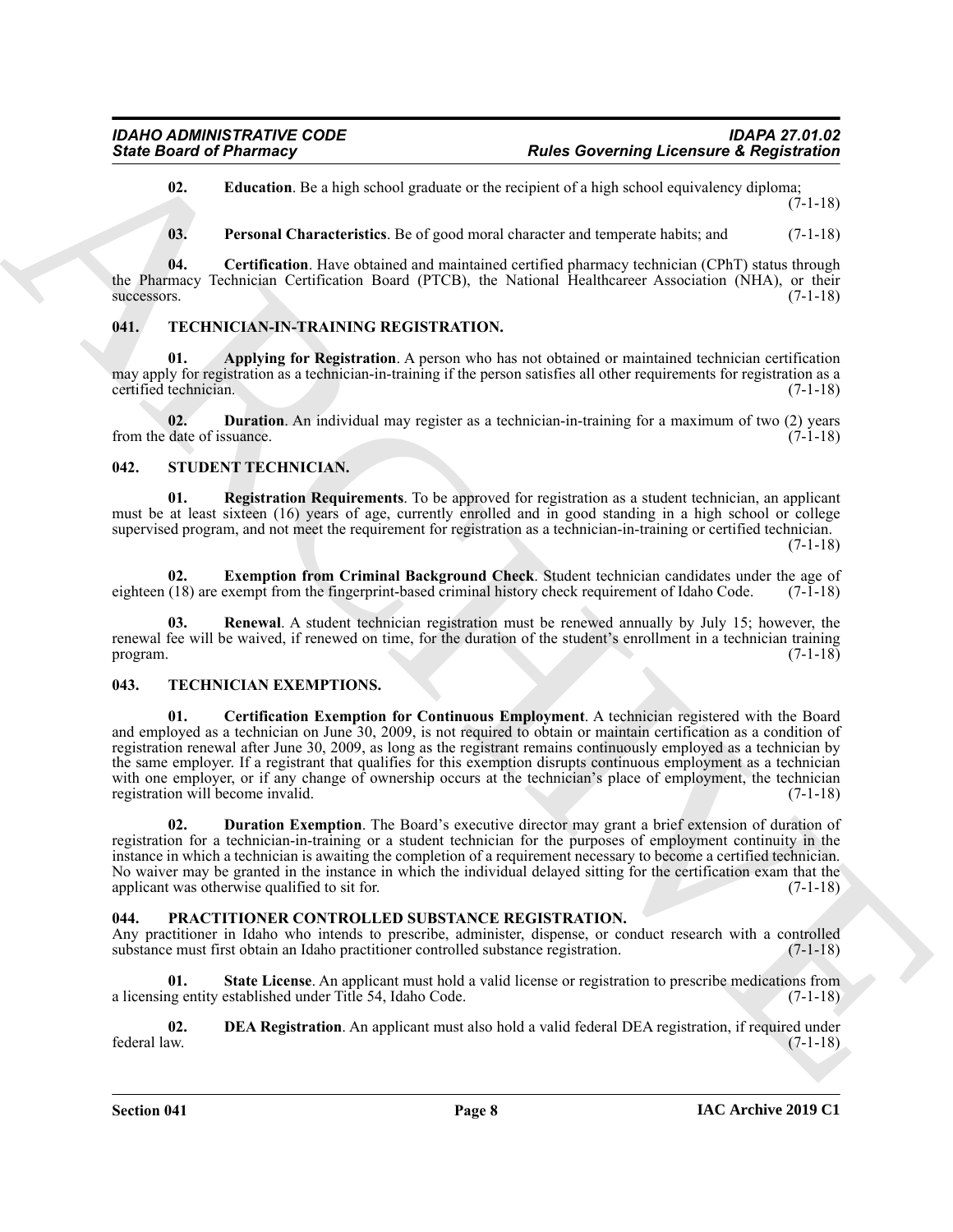## <span id="page-8-0"></span>**045. -- 049. (RESERVED)**

### <span id="page-8-5"></span><span id="page-8-1"></span>**050. DRUG OUTLET LICENSURE AND REGISTRATION: GENERAL REQUIREMENTS.**

<span id="page-8-9"></span>A license or a certificate of registration is required for drug outlets prior to doing business in or into Idaho. A license or certificate of registration will be issued by the Board to drug outlets pursuant to, and in the general classifications defined by, Section 54-1729, Idaho Code. (7-1-18)

Since Board of Phismacy<br>
16. 1997. (ATHEN INTER PRODUCE A SUB ACRETA ATION CAN TRAIN INTERNATION (AT ARCHIVES)<br>
1998. (AT ARCHIVES) (AT ARCHIVES) (AT ARCHIVES) (AT ARCHIVES) (AT ARCHIVES) (AT ARCHIVES) (AT ARCHIVES) (AT A **01. New Drug Outlet Inspections**. Prior to approving the issuance of a new license or registration, each drug outlet may be inspected to confirm that the facility is appropriately equipped and has implemented proper procedures and minimum standards necessary for compliance with applicable law. Prescription drugs may not be delivered to a new drug outlet location prior to satisfactory completion of a requisite opening inspection. A change of ownership of a currently registered pharmacy will not require an onsite inspection prior to issuance of a new pharmacy registration unless a structural remodel occurs.

**02. License and Registration Transferability**. Drug outlet licenses and registrations are location and owner specific and are nontransferable as to person or place. If the ownership or location of an outlet changes, any registration or license issued to it by the Board is void. (7-1-18) registration or license issued to it by the Board is void.

### <span id="page-8-12"></span><span id="page-8-8"></span>**03. Temporary Licenses**. (7-1-18)

**a.** Temporary Pharmacy License Number Issued Prior to Operation. Upon request on a Board form, the Board may issue a temporary pharmacy license number prior to the pharmacy being open for business provided<br>that the proposed location is in Idaho and has designated a PIC. (7-1-18) that the proposed location is in Idaho and has designated a PIC.

**b.** Temporary Drug Outlet Facilities and Mobile Drug Outlets. To provide pharmacy services during a national, state, or local emergency declared by the President of the United States, the Governor of the State of Idaho, or by any other person with legal authority to declare an emergency, drug outlets may arrange to temporarily locate or relocate to a temporary drug outlet facility or mobile drug outlet. (7-1-18)

<span id="page-8-10"></span>**04. Nonresident Drug Outlet**. The Board may license or register a drug outlet licensed or registered under the laws of another state if the other state's standards are comparable to those in Idaho and acceptable to the Board, evidenced by an inspection report. (7-1-18)

<span id="page-8-6"></span>**05.** Change of Ownership. The registrant must notify the Board of a drug outlet's change of ip at least ten (10) days prior to the event on a Board form. (7-1-18) ownership at least ten  $(10)$  days prior to the event on a Board form.

<span id="page-8-11"></span>**Permanent Closing.** A registrant must notify the Board and the general public of the pharmacy's permanent closing at least ten (10) days prior to closing. The notice must include the proposed date of closure and the new location of the prescription files. Notice must be provided to the public by prominent posting in a public area of the pharmacy. The PIC must retain a closing inventory record of controlled substances. (7-1-18) the pharmacy. The PIC must retain a closing inventory record of controlled substances.

<span id="page-8-7"></span>**07. Exemption from Separate Controlled Substance Registration**. All drug outlets doing business in or into Idaho who hold a valid license or registration from the Board are exempt from obtaining a separate controlled substance registration, but must maintain compliance with all requirements under Title 37, Chapter 27, Idaho Code. (7-1-18)

### <span id="page-8-2"></span>**051. -- 059. (RESERVED)**

### <span id="page-8-15"></span><span id="page-8-3"></span>**060. STERILE PRODUCT DRUG OUTLET ENDORSEMENT.**

A drug outlet engaged in sterile product preparation must obtain a single endorsement for one (1) or more hood or aseptic environmental control devices. (7-1-18)

### <span id="page-8-13"></span><span id="page-8-4"></span>**061. OUTSOURCING FACILITY REGISTRATION.**

An outsourcing facility must be registered with the Board in order to distribute compounded drug product for human use in or into Idaho. (7-1-18) use in or into Idaho.

<span id="page-8-14"></span>**01.** Application. An applicant must submit an application in the manner and form prescribed by the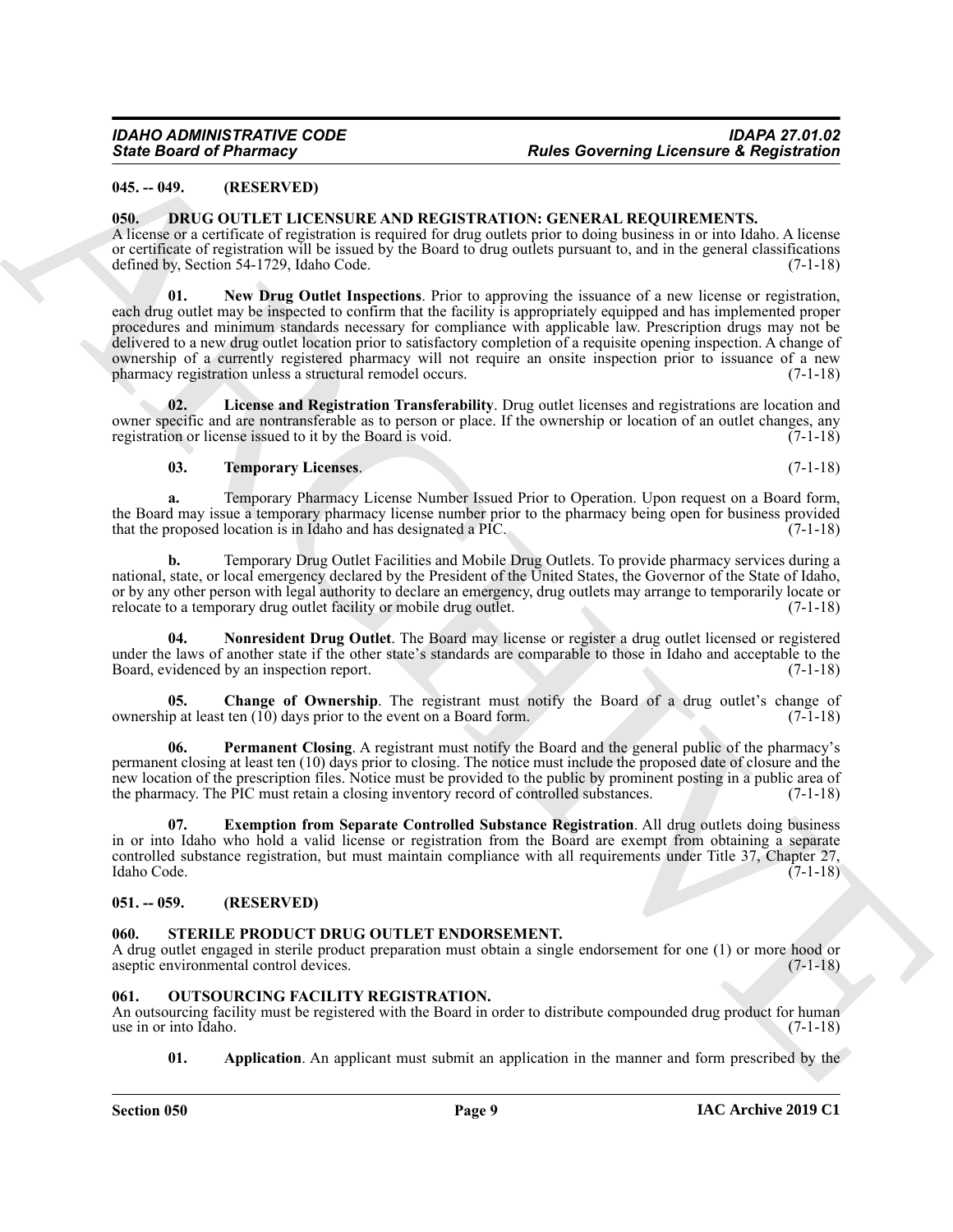Board, including, but not limited to: (7-1-18)

**a.** A copy of a valid FDA registration as an outsourcing facility as required by 21 U.S.C. Section 353b; (7-1-18)

**b.** Identity of a pharmacist licensed or registered in Idaho who is designated as the PIC of the ing facility; and (7-1-18) outsourcing facility; and

<span id="page-9-8"></span>**c.** An inspection report indicating compliance with applicable state and federal law. (7-1-18)

**Since Board of Phiarmacy Cases and TDA registration** and announce in population (1971) and the main of the state of the state of the state of the state of the state of the state of the state of the state of the state of **02. Coincidental Activity**. An outsourcing facility applicant currently registered by the Board as a pharmacy or mail service pharmacy will be considered for an outsourcing facility registration with a supplemental pharmacy or mail service pharmacy registration at no additional fee. Exemption from registration fees does not excuse compliance with all laws and rules pertaining to pharmacies and mail service pharmacies. (7-1-18)

### <span id="page-9-0"></span>**062. -- 069. (RESERVED)**

### <span id="page-9-9"></span><span id="page-9-1"></span>**070. WHOLESALER LICENSURE AND REGISTRATION.**

<span id="page-9-11"></span>**01. Wholesaler Licensure**. In addition to the information required pursuant to Section 54-1753, Idaho Code, the following information must be provided under oath by each applicant for wholesaler licensure as part of the initial licensing procedure and for each renewal on a Board form:  $(7-1-18)$ 

**a.** Any felony conviction or any conviction of the applicant relating to wholesale or retail prescription drug distribution or distribution of controlled substances. (7-1-18)

**b.** Any discipline of the applicant by a regulatory agency in any state for violating any law relating to wholesale or retail prescription drug distribution or distribution of controlled substances. (7-1-18)

<span id="page-9-10"></span>**02.** VAWD Accreditation. The Board will recognize a wholesaler's VAWD accreditation by NABP for of reciprocity and satisfying the new drug outlet inspection requirements of these rules. (7-1-18) purposes of reciprocity and satisfying the new drug outlet inspection requirements of these rules.

<span id="page-9-12"></span>**03. Wholesaler Registration**. Except when licensed pursuant to the Idaho Wholesale Drug Distribution Act and these rules, a wholesaler that engages in wholesale distribution of DME supplies, prescription medical devices, or non-prescription drugs in or into Idaho must be registered by the Board. (7-1-18) medical devices, or non-prescription drugs in or into Idaho must be registered by the Board.

### <span id="page-9-2"></span>**071. -- 079. (RESERVED)**

### <span id="page-9-5"></span><span id="page-9-3"></span>**080. MANUFACTURER REGISTRATION.**

**01. Resident Manufacturers**. A manufacturer located in Idaho must be inspected and registered by the Board prior to engaging in drug manufacturing. (4-1-19)

<span id="page-9-7"></span><span id="page-9-6"></span>**02. Nonresident Manufacturers**. Non-resident manufacturers must be registered as follows: (4-1-19)

**a.** Those that ship, mail, or deliver dispensed prescription drugs or devices to an Idaho resident must be registered by the Board as a mail service pharmacy. (4-1-19)

**b.** Those engaged in wholesale distribution must be registered as a manufacturer and comply with the holesale Drug Distribution Act and rules, as applicable. (4-1-19) Idaho Wholesale Drug Distribution Act and rules, as applicable.

### <span id="page-9-4"></span>**081. -- 999. (RESERVED)**